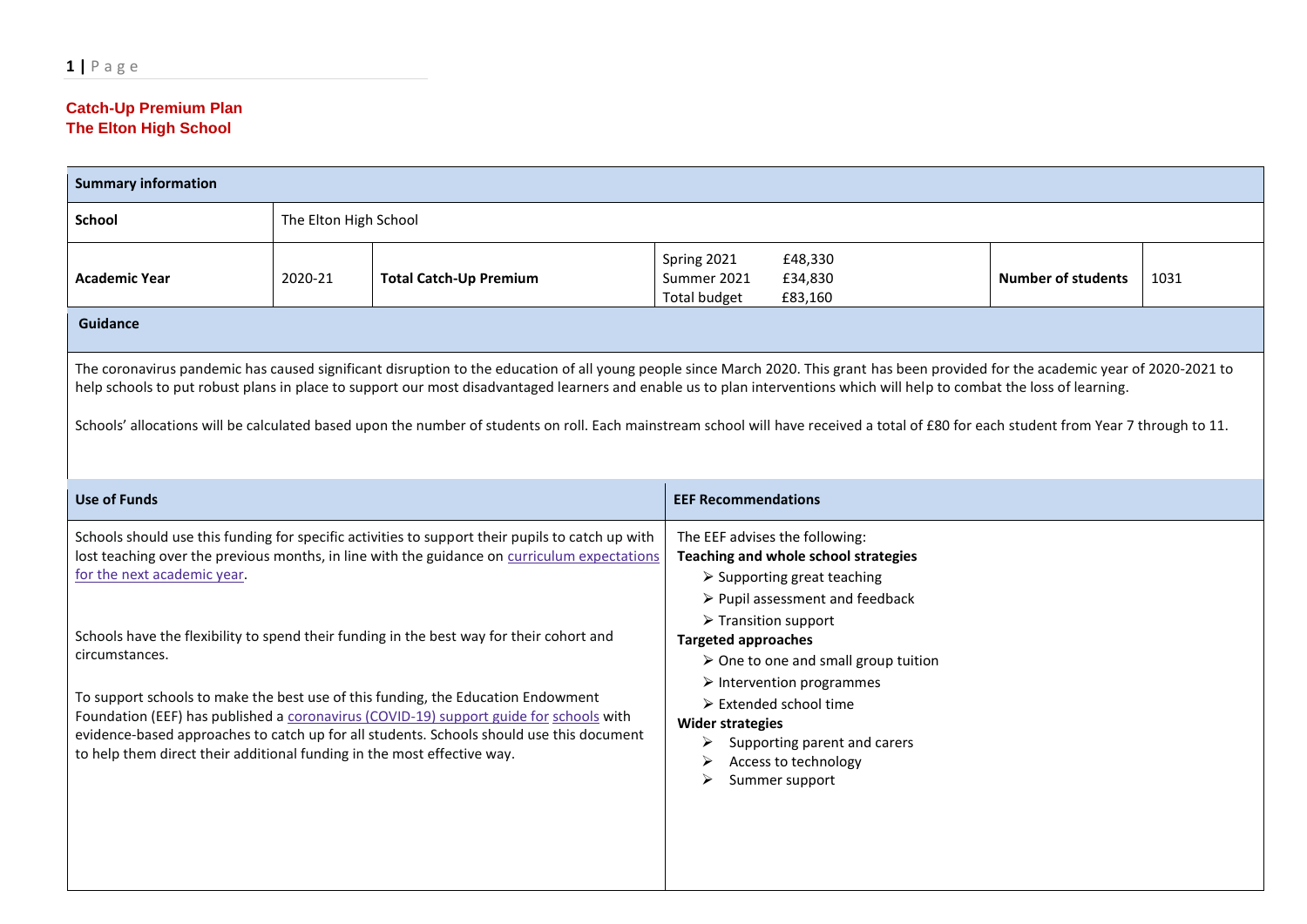| Identified impact of lockdown -information collated December 2020 |                                                                                                                                                                                                                                                                                                                                                                                                                                                                                                                                                                                                                                                                     |                   |                   |                   |                   |  |         |  |
|-------------------------------------------------------------------|---------------------------------------------------------------------------------------------------------------------------------------------------------------------------------------------------------------------------------------------------------------------------------------------------------------------------------------------------------------------------------------------------------------------------------------------------------------------------------------------------------------------------------------------------------------------------------------------------------------------------------------------------------------------|-------------------|-------------------|-------------------|-------------------|--|---------|--|
| English                                                           | The reading and spelling age of all Year 7 - 9 students have been assessed during the first half of Autumn Term, with a number within each year achieving scores below<br>expected:                                                                                                                                                                                                                                                                                                                                                                                                                                                                                 |                   |                   |                   |                   |  |         |  |
|                                                                   |                                                                                                                                                                                                                                                                                                                                                                                                                                                                                                                                                                                                                                                                     |                   |                   | YEAR <sub>7</sub> | YEAR <sub>8</sub> |  | YEAR 9  |  |
|                                                                   | Reading (% below age related expectation)                                                                                                                                                                                                                                                                                                                                                                                                                                                                                                                                                                                                                           |                   |                   | 39%               | 28%               |  | 34%     |  |
|                                                                   | Spelling (% below age related expectation)                                                                                                                                                                                                                                                                                                                                                                                                                                                                                                                                                                                                                          |                   |                   | 44%               | 27%               |  | 50%     |  |
|                                                                   | At the end of Summer 2020 the % of students not meeting targets in English were as follows:<br>YEAR <sub>7</sub><br>YEAR <sub>8</sub><br>YEAR 9<br>YEAR 10                                                                                                                                                                                                                                                                                                                                                                                                                                                                                                          |                   |                   |                   |                   |  |         |  |
|                                                                   | % below target in English                                                                                                                                                                                                                                                                                                                                                                                                                                                                                                                                                                                                                                           | 58.5%             | 63.5%             |                   | 53.7%             |  | 62.4%   |  |
|                                                                   | The above data highlights the need for fundamental work to accelerate the progress of students in reading and writing. Further to this, the continued focus upon the<br>development of oracy skills will also help to facilitate more rapid progress.                                                                                                                                                                                                                                                                                                                                                                                                               |                   |                   |                   |                   |  |         |  |
| <b>Mathematics</b>                                                | Data at the end of 2019-2020 showed that a number of students had failed to reach targets thus leading to the assumption that there are significant gaps in maths<br>knowledge and skills. This is likely to be caused by the fact that some students did not fully engage with all aspects of the remote learning and some have struggled to<br>grasp complex concepts without direct instruction / intervention from specialist teachers.<br>Year 7 baseline assessments completed in October 2020 show that 106/204 students were below the national average (52%).<br>At the end of Summer 2020 the % of students not meeting targets in Maths were as follows: |                   |                   |                   |                   |  |         |  |
|                                                                   |                                                                                                                                                                                                                                                                                                                                                                                                                                                                                                                                                                                                                                                                     | YEAR <sub>7</sub> | YEAR <sub>8</sub> |                   | YEAR <sub>9</sub> |  | YEAR 10 |  |
|                                                                   | % below target in Maths                                                                                                                                                                                                                                                                                                                                                                                                                                                                                                                                                                                                                                             | 95.3%             | 84.2%             |                   | 54.6%             |  | 81.3%   |  |
|                                                                   |                                                                                                                                                                                                                                                                                                                                                                                                                                                                                                                                                                                                                                                                     |                   |                   |                   |                   |  |         |  |
|                                                                   |                                                                                                                                                                                                                                                                                                                                                                                                                                                                                                                                                                                                                                                                     |                   |                   |                   |                   |  |         |  |
|                                                                   |                                                                                                                                                                                                                                                                                                                                                                                                                                                                                                                                                                                                                                                                     |                   |                   |                   |                   |  |         |  |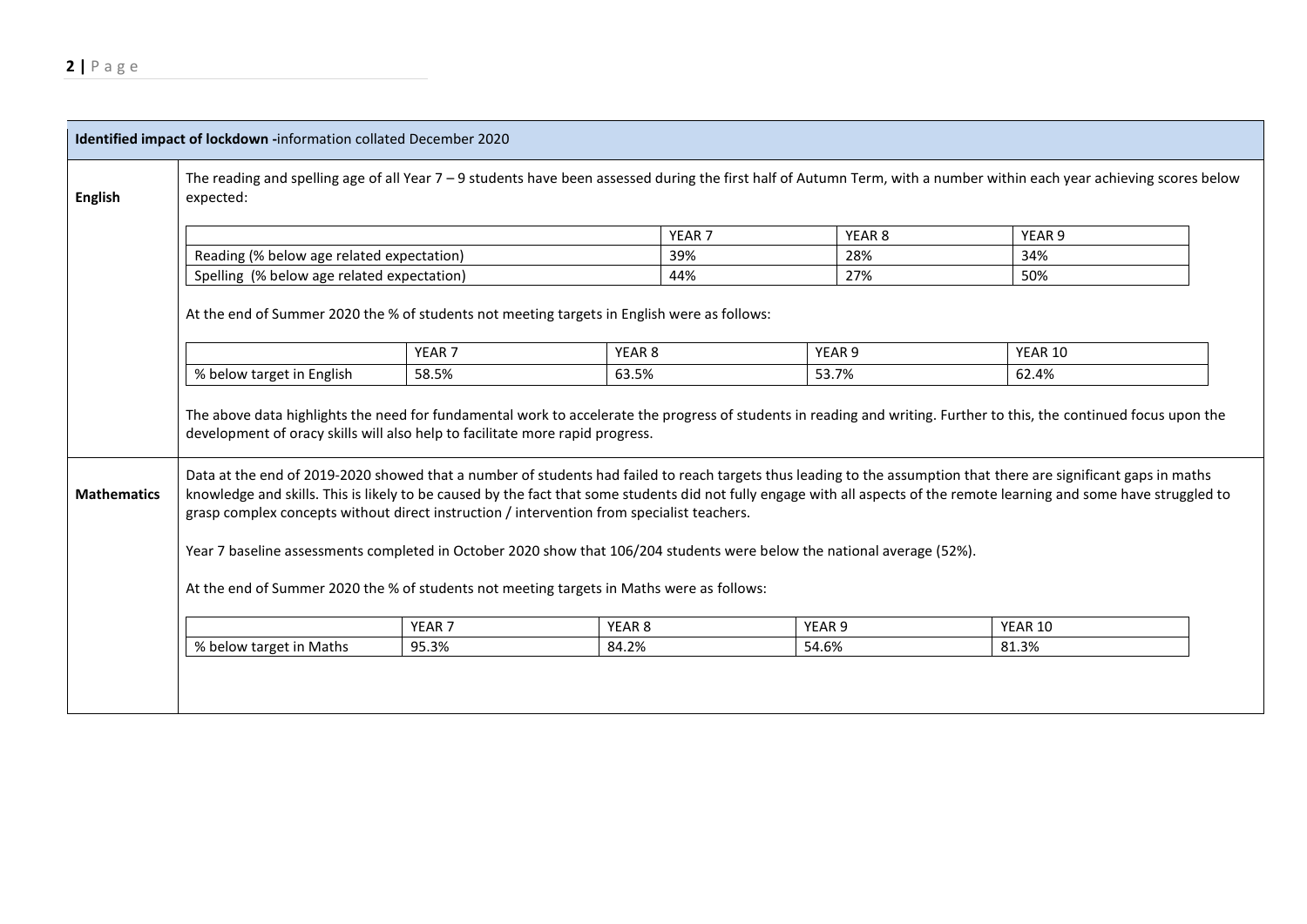| Curriculum                    | There are now significant gaps in knowledge and skills across the curriculum for a number of students within each year group. Whole units of work have not been<br>explicitly taught, meaning that students are less able to access pre-requisite knowledge when learning something new and they are less likely to make connections<br>between concepts and themes throughout the curriculum. Practical skills have been particularly affected, with most students not having the resources and facilities to<br>engage in specific required activities e.g. practical aspects of subjects such as design technology, music and PE. Students have also missed out on the curriculum<br>experiences such as trips and visitors.<br>Addressing gaps is particularly urgent for our current Year 11 students, who have not been in school for over 4 months of their GCSE courses during 2019-2020.<br>However, the curriculum needs to be reviewed for all learners across the school to ensure that gaps in knowledge and skills are addressed to mitigate against difficulties<br>with future learning from Years 7 through to 11.<br>During 2020-2021 the impact of COVID on student absence continues. During this first term, a significant number of students are having to self-isolate, further widening<br>gaps in knowledge and understanding. (Data extracted on December 7 <sup>th</sup> 2020). |                   |                 |                 |                 |                                                                                                                                                                                                                                                                                                                                                 |  |
|-------------------------------|------------------------------------------------------------------------------------------------------------------------------------------------------------------------------------------------------------------------------------------------------------------------------------------------------------------------------------------------------------------------------------------------------------------------------------------------------------------------------------------------------------------------------------------------------------------------------------------------------------------------------------------------------------------------------------------------------------------------------------------------------------------------------------------------------------------------------------------------------------------------------------------------------------------------------------------------------------------------------------------------------------------------------------------------------------------------------------------------------------------------------------------------------------------------------------------------------------------------------------------------------------------------------------------------------------------------------------------------------------------------------------------------------------|-------------------|-----------------|-----------------|-----------------|-------------------------------------------------------------------------------------------------------------------------------------------------------------------------------------------------------------------------------------------------------------------------------------------------------------------------------------------------|--|
|                               |                                                                                                                                                                                                                                                                                                                                                                                                                                                                                                                                                                                                                                                                                                                                                                                                                                                                                                                                                                                                                                                                                                                                                                                                                                                                                                                                                                                                            | YEAR <sub>7</sub> | YEAR 8          | YEAR 9          | YEAR 10         | YEAR 11                                                                                                                                                                                                                                                                                                                                         |  |
|                               | Number of students<br>missing for COVID                                                                                                                                                                                                                                                                                                                                                                                                                                                                                                                                                                                                                                                                                                                                                                                                                                                                                                                                                                                                                                                                                                                                                                                                                                                                                                                                                                    | 83/204            | 77/212          | 107/203         | 102/203         | 33/206                                                                                                                                                                                                                                                                                                                                          |  |
|                               | Number of sessions<br>missed for COVID                                                                                                                                                                                                                                                                                                                                                                                                                                                                                                                                                                                                                                                                                                                                                                                                                                                                                                                                                                                                                                                                                                                                                                                                                                                                                                                                                                     | 1091 (545 days)   | 1106 (553 days) | 1323 (661 days) | 1348 (674 days) | 270 (135 days)                                                                                                                                                                                                                                                                                                                                  |  |
|                               | Number of PP students<br>missing for COVID                                                                                                                                                                                                                                                                                                                                                                                                                                                                                                                                                                                                                                                                                                                                                                                                                                                                                                                                                                                                                                                                                                                                                                                                                                                                                                                                                                 | 17/204            | 12/212          | 24/203          | 16/203          | 5/206                                                                                                                                                                                                                                                                                                                                           |  |
|                               | Number of sessions<br>missed for COVID                                                                                                                                                                                                                                                                                                                                                                                                                                                                                                                                                                                                                                                                                                                                                                                                                                                                                                                                                                                                                                                                                                                                                                                                                                                                                                                                                                     | 210 (105 days)    | 148 (74 days)   | 312 (156 days)  | 190 (95 days)   | 4 (20 days)                                                                                                                                                                                                                                                                                                                                     |  |
|                               | Number of SEND<br>students missing for<br>COVID                                                                                                                                                                                                                                                                                                                                                                                                                                                                                                                                                                                                                                                                                                                                                                                                                                                                                                                                                                                                                                                                                                                                                                                                                                                                                                                                                            | 13/204            | 23/212          | 22/203          | 12/203          | 11/206                                                                                                                                                                                                                                                                                                                                          |  |
|                               | Number of sessions<br>missed for COVID                                                                                                                                                                                                                                                                                                                                                                                                                                                                                                                                                                                                                                                                                                                                                                                                                                                                                                                                                                                                                                                                                                                                                                                                                                                                                                                                                                     | 144 (77 days)     | 316 (158 days)  | 268 (134 days)  | 194 (97 days)   | 96 (48 days)                                                                                                                                                                                                                                                                                                                                    |  |
| <b>Emotional</b><br>Wellbeing | consequently feel ill prepared for GCSE examinations.                                                                                                                                                                                                                                                                                                                                                                                                                                                                                                                                                                                                                                                                                                                                                                                                                                                                                                                                                                                                                                                                                                                                                                                                                                                                                                                                                      |                   |                 |                 |                 | Inevitably, lockdown has had a detrimental impact on the emotional wellbeing of a number of our students, who now need access to a range of pastoral interventions to<br>rebuild their confidence and self-belief. Some students, particularly those in year 11, are concerned that they have missed a significant amount of time in school and |  |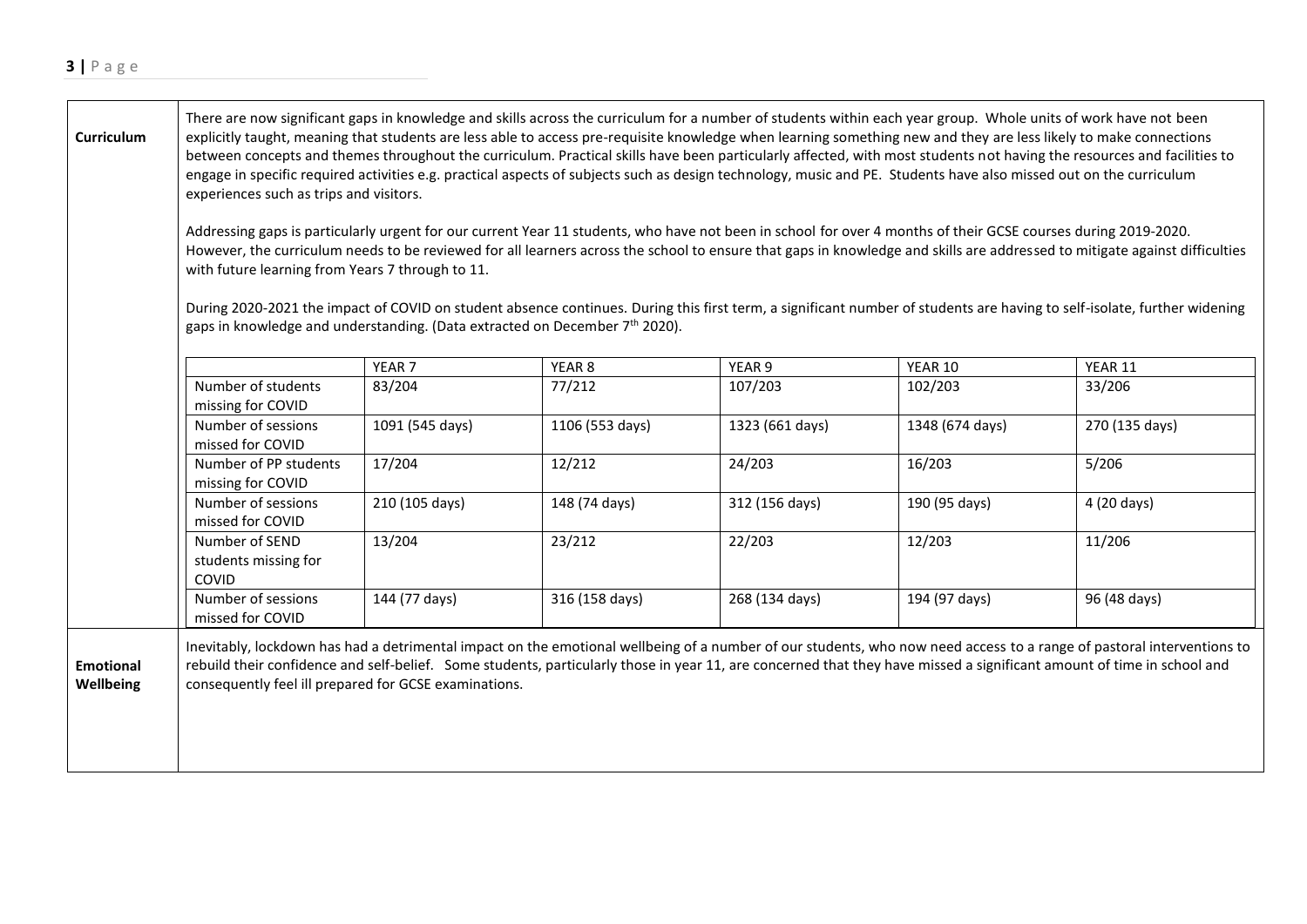| Planned expenditure - The headings below are grouped into the categories outlined in the Education Endowment Foundation's coronavirus support guide for schools)<br>i. Teaching and whole-school strategies |                                                                                                                                                                                                                                                                                                                                                               |                                                                                                                                                                                                                                                                                                                                                                                                                                                                                                                                                                      |                                                                                                                                                                                          |                   |                       |        |  |
|-------------------------------------------------------------------------------------------------------------------------------------------------------------------------------------------------------------|---------------------------------------------------------------------------------------------------------------------------------------------------------------------------------------------------------------------------------------------------------------------------------------------------------------------------------------------------------------|----------------------------------------------------------------------------------------------------------------------------------------------------------------------------------------------------------------------------------------------------------------------------------------------------------------------------------------------------------------------------------------------------------------------------------------------------------------------------------------------------------------------------------------------------------------------|------------------------------------------------------------------------------------------------------------------------------------------------------------------------------------------|-------------------|-----------------------|--------|--|
| <b>Desired outcome</b>                                                                                                                                                                                      | <b>Action</b>                                                                                                                                                                                                                                                                                                                                                 | <b>Financial Detail</b>                                                                                                                                                                                                                                                                                                                                                                                                                                                                                                                                              | Impact (once reviewed)                                                                                                                                                                   | <b>Staff lead</b> | <b>Review</b><br>date | Cost   |  |
| Supporting great teaching                                                                                                                                                                                   | Departments are given opportunities to review<br>the curriculum and to develop further learning<br>resources - particularly those that support high<br>quality remote learning.<br>English<br>Maths<br>Geography<br>Science<br><b>RE</b>                                                                                                                      | English, maths and<br>A curriculum review will have been<br>science:<br>undertaken that identifies gaps in<br>1 day each for HoD and<br>curriculum coverage.<br>deputy: £1200<br>Plans to address those gaps will have<br>Geography and RE:<br>been identified.<br>1 day for HoD or<br>delegated person: £400<br>High quality (remote) learning resources<br>will have been developed and shared<br>Total spend: £1,600<br>with the department. EBI: the impact of<br>these is assessed through student<br>engagement/canvassing the opinion of<br>stakeholders etc. |                                                                                                                                                                                          | SW/CJ/DR          | March<br>2021         | £1,600 |  |
|                                                                                                                                                                                                             | Provide additional Chromebooks/laptops for<br>student use within the maths curriculum. This is<br>so students can easily access software to support<br>learning (analysis of engagement with learning in<br>the spring and summer terms of 2020 suggested<br>that students were more likely to engage with<br>work set this way).                             | <b>DFE Funded</b>                                                                                                                                                                                                                                                                                                                                                                                                                                                                                                                                                    | Strategic use of this equipment is<br>planned for use in the curriculum.<br>Analytics inherent in the software used<br>demonstrate evidence of students'<br>continued progress in maths. | <b>DW</b>         |                       | £0     |  |
|                                                                                                                                                                                                             | Chromebook/laptop storage to keep all<br>equipment safe and operational                                                                                                                                                                                                                                                                                       | 2 @ £750: £1,500                                                                                                                                                                                                                                                                                                                                                                                                                                                                                                                                                     |                                                                                                                                                                                          |                   |                       | £1,500 |  |
| Teaching assessment and<br>feedback                                                                                                                                                                         | To provide visualisers for every classroom (or for<br>most teachers in the case of school closure) to<br>enable the modelling of answers, moreover<br>provide immediate feedback to students.<br>Training on the use of visualisers will be offered<br>to all staff and there will be opportunities build<br>in the CPD programme to for sharing of practice. | 50 visualisers @ £45<br>Total spend: £2,250                                                                                                                                                                                                                                                                                                                                                                                                                                                                                                                          | The use of visualisers to exemplify<br>concepts and to offer feedback will be<br>commonplace across the school.<br>Skilfulness in their use will develop over<br>time.                   | SW                | Feb<br>2021           | £2,250 |  |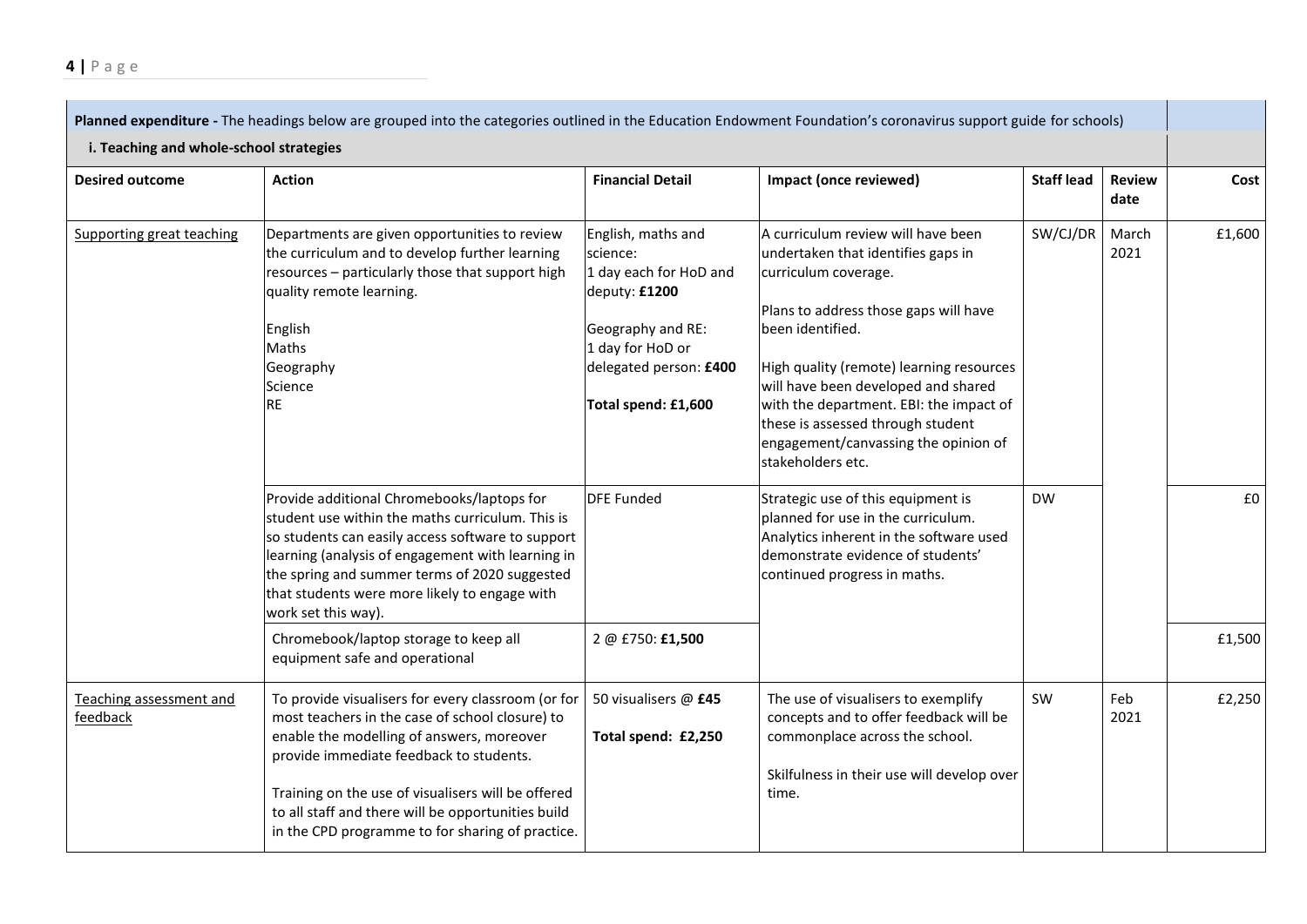| Support remote learning    | Classrooms to be provided with wireless<br>Bluetooth headsets and receivers to enable staff<br>to deliver blended learning for those at home<br>and in school together.<br>Departments will be provided with additional<br>funding to subscribe to resources to support<br>students' learning, either in school or remotely.<br>Geography subscription to Cool in Geography<br>online learning platform.<br>Computing subscription to E revision<br>Business subscription to E revision and tutor 2u<br>I media subscription to E revision<br>Science subscription to Kerboodle<br>Science subscription to Educake<br>GCSE physics/chem/bio. | £640<br>£500<br>£108<br>£500<br>£108<br>2 @ £800: £1600<br>3 @ £299: £897<br>Total cost: £4395 | Students' engagement with these<br>resources is demonstrable. This<br>engagement leads to gaps in lost<br>learning being filled/ knowledge and<br>understanding of new topics<br>developing.                                                                                       | CJ | Apr<br>2021        | £4,353 |
|----------------------------|----------------------------------------------------------------------------------------------------------------------------------------------------------------------------------------------------------------------------------------------------------------------------------------------------------------------------------------------------------------------------------------------------------------------------------------------------------------------------------------------------------------------------------------------------------------------------------------------------------------------------------------------|------------------------------------------------------------------------------------------------|------------------------------------------------------------------------------------------------------------------------------------------------------------------------------------------------------------------------------------------------------------------------------------|----|--------------------|--------|
| Transition support (KS2-3) | Host a transition Summer School (August 2020)<br>for disadvantaged and vulnerable students.                                                                                                                                                                                                                                                                                                                                                                                                                                                                                                                                                  | c.f3,000                                                                                       | The summer school will be at least fully<br>subscribed.<br>Attendance will be sustained across the<br>week.<br>Students and their families will be<br>positive about the impact of the<br>summer school on confidence,<br>wellbeing and social skills.                             | DR | <b>Dec</b><br>2020 | £3,000 |
|                            | Catch Up Summer School 2020 for identified key<br>students (i.e. disadvantaged, low engagement<br>with remote learning, low attainment in core<br>subjects)                                                                                                                                                                                                                                                                                                                                                                                                                                                                                  | £3,914                                                                                         | Attendance - especially amongst the<br>hardest to reach - will be sustained.<br>Students are better placed to re-<br>engage with face to face education and<br>school routine.<br>Students' knowledge of Macbeth,<br>maths and their ability for self-<br>regulation are improved. | DR | July<br>2020       | £3,914 |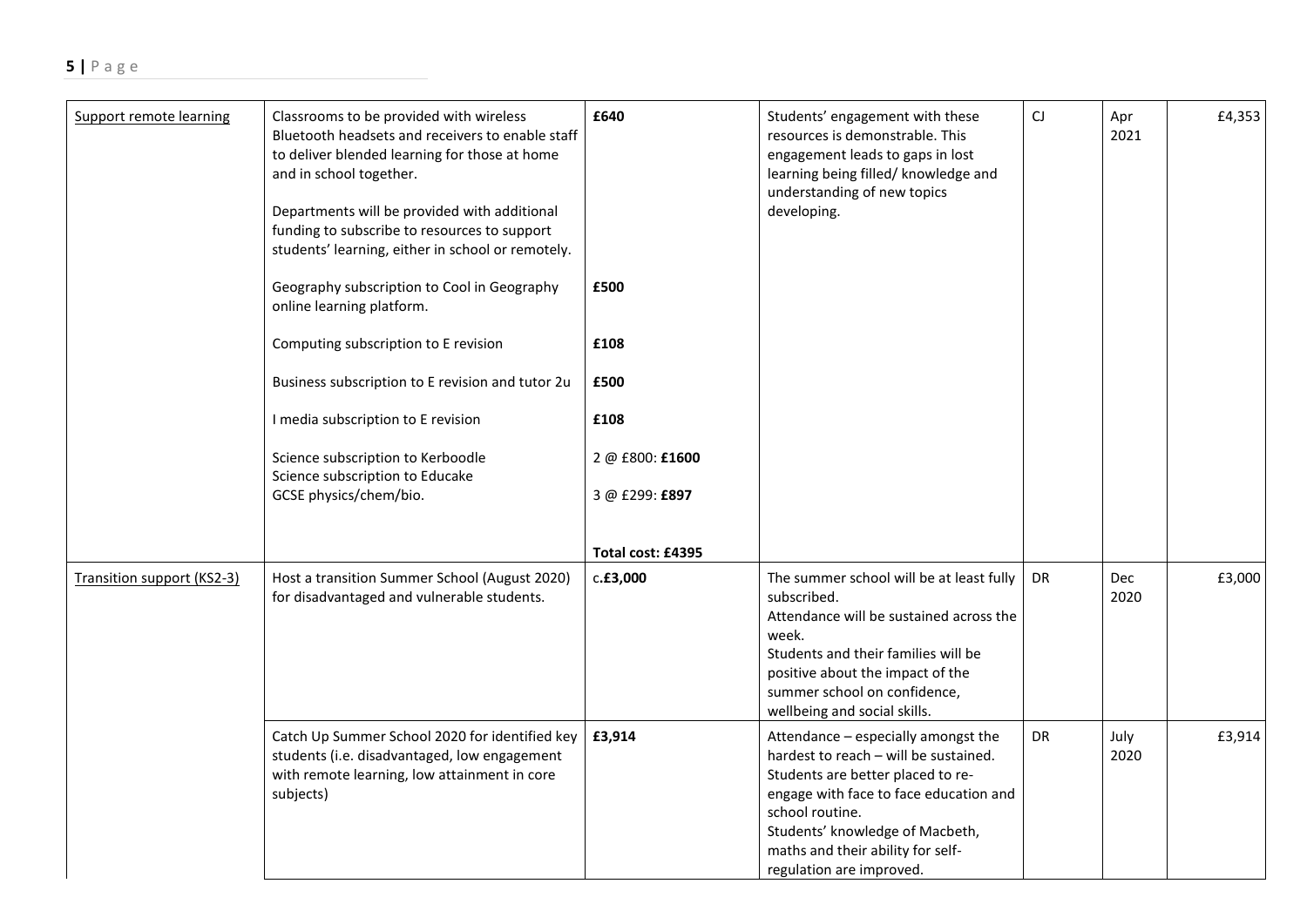## **6 |** P a g e

|                                                  | Host a transition Summer School (August 2021)<br>for disadvantaged and vulnerable students. | £5,000 | The summer school will enable<br>students and families to settle in before<br>the start of the new school year. Will<br>allow students to make relationships<br>with other students and key staff. | DR | July<br>2021 | £5,000 |
|--------------------------------------------------|---------------------------------------------------------------------------------------------|--------|----------------------------------------------------------------------------------------------------------------------------------------------------------------------------------------------------|----|--------------|--------|
| Teaching and whole-school strategies Budget Cost |                                                                                             |        |                                                                                                                                                                                                    |    |              |        |

| ii.<br><b>Targeted approaches:</b> |                                                                                                                                                                                   |                                                                                                                                          |                                                                                                                                              |                   |                        |        |  |  |
|------------------------------------|-----------------------------------------------------------------------------------------------------------------------------------------------------------------------------------|------------------------------------------------------------------------------------------------------------------------------------------|----------------------------------------------------------------------------------------------------------------------------------------------|-------------------|------------------------|--------|--|--|
| <b>Desired outcome</b>             | <b>Action</b>                                                                                                                                                                     | <b>Financial Details</b>                                                                                                                 | Impact (once reviewed)                                                                                                                       | <b>Staff lead</b> | <b>Review</b><br>date? | Cost   |  |  |
|                                    | KS3 Literacy and numeracy Form time resources to promote literacy, a love<br>of reading and oracy are created.                                                                    | £100 to cover reprographic costs.                                                                                                        | Students engage in the form time<br>activities and an improvement in<br>reading and spelling is evident.                                     | <b>DR</b>         | Termly.                | £100   |  |  |
|                                    | Cost of A Lythe to lead group reading<br>Additional reading intervention is in place for<br>targeted students identified through testing.<br>$-$ c.20 minutes each day: $£693.03$ |                                                                                                                                          | The reading and spelling ages of<br>students in receipt of intervention<br>lincreases at a rate at least                                     | AL                |                        | £693   |  |  |
|                                    | Form time spelling and numeracy interventions<br>for targeted students identified through testing<br>are in place.                                                                | Cost of 6 support assistants to<br>manage Wordshark and<br>Numbershark interventions x 3 per<br>week: £3,128.58<br>Total cost: £3,921.61 | commensurate with months spent<br>in intervention.                                                                                           |                   |                        | £3128  |  |  |
| <b>KS3 Mathematics</b>             | Purchase laptop to support the development of $E300$ (laptop for CBE)<br>CPD resources on manipulatives.                                                                          |                                                                                                                                          | Created and shared resources lead<br>to developed practice in the<br>teaching of manipulatives.                                              | <b>DR</b>         | Apr 2021               | £300   |  |  |
|                                    | Form time resources to promote the<br>improvement of mathematics skills across the<br>school.                                                                                     | £250 to cover reprographic costs.                                                                                                        | Students engage in the form time<br>intervention programme (Maths<br>Ninjas). The tracking spreadsheet<br>demonstrates progress for the vast |                   |                        | £800   |  |  |
|                                    | Targeted intervention for students identified<br>through baseline testing                                                                                                         | TA/Maths support £550                                                                                                                    | majority of students.                                                                                                                        |                   |                        |        |  |  |
| <b>KS4 English</b>                 | To sell set texts and revision guides to students<br>in years 10 and 11 at a reduced cost. To provide $97 @ E2.25$<br>these to all disadvantaged students at no cost.             | 97 @ £6.99<br>50 @ £2.25<br>50 @ £2.25                                                                                                   | Students have access to set texts to<br>support independent study and can<br>annotate these.                                                 | DR.               | Apr 2021               | £1,943 |  |  |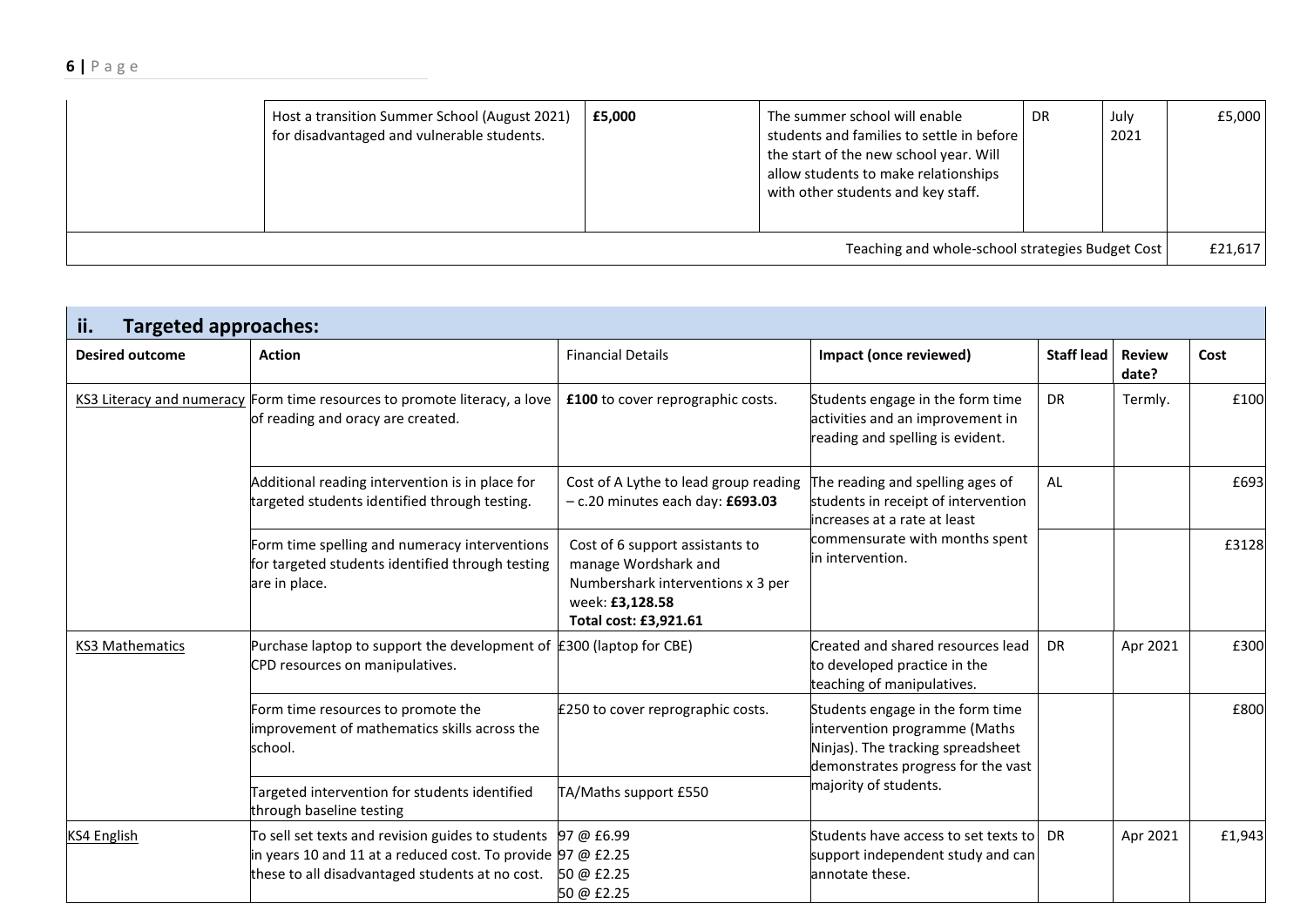|                                      |                                                                                                                                                                                                                                                                              | Total cost: £1,105.53<br>97 @ £2.85<br>97 @ £2.85<br>50 @ £2.85<br>50 @ £2.85<br>Total cost: £837.90<br>Total cost: £1,943.43 | Students' revision is support<br>without disadvantage in<br>comparison to their peers.                                                                                                                |       |            |        |
|--------------------------------------|------------------------------------------------------------------------------------------------------------------------------------------------------------------------------------------------------------------------------------------------------------------------------|-------------------------------------------------------------------------------------------------------------------------------|-------------------------------------------------------------------------------------------------------------------------------------------------------------------------------------------------------|-------|------------|--------|
| KS4 Mathematics                      | See curriculum based intervention for further<br>details.                                                                                                                                                                                                                    |                                                                                                                               |                                                                                                                                                                                                       |       |            | £0     |
| KS4 Curriculum based<br>intervention | Music<br>Drum pads for students to practise at home<br>Drum sticks for students to practise at home<br>Mini keyboards for students to practise at home $1 \quad \omega \text{ f200} = \text{f200}$<br>Bass Guitar and amp to facilitate practice<br>Rhinegold revision books | @ $9.45 = £56.70$<br>$@ 6.67 = £40.02$<br>6<br>$10 \omega$ £8 = £80.00<br>$12 @ E7.78 = E93.36$                               | Students will be able to continue to<br>develop their skills without<br>interruption or disadvantage, thus<br>they will be well placed to attain<br>better in the practical component<br>of the GCSE. | VH/DR | April 2021 | £470   |
|                                      | Additional memory to upgrade laptops for<br><b>Sibelius</b>                                                                                                                                                                                                                  | £615                                                                                                                          |                                                                                                                                                                                                       |       |            | £615   |
|                                      | Languages<br>Year 10 Revision and workbooks (Spanish)<br>Year 11 Revision and workbooks (French)<br>Year 11 Revision and workbooks (Spanish)                                                                                                                                 | $70 \text{ } @$ £11.98 = 838.60<br>60 @ £11.98 = 718.80<br>$16 @$ £11.98 = 191.68<br>Total cost: £1,749.08                    | Students will be supported to catch<br>up on potential lost learning in key<br>curriculum areas.<br>Regular low stakes testing and                                                                    | SW/DR | April 2021 | £1,749 |
|                                      |                                                                                                                                                                                                                                                                              |                                                                                                                               | more formative assessments will<br>demonstrate increased knowledge<br>in key curriculum areas                                                                                                         |       |            |        |
|                                      | PF-<br>Examiner workshops to prepare for GCSE PE<br>exam<br>PE AQA Revision guides                                                                                                                                                                                           | $2 @ E250 = E500$<br>£60<br>Total cost = £560                                                                                 | Gaps in learning will be filled.<br>Students' knowledge and<br>understanding of approaches to<br>assessments will develop, thus they<br>will be better placed to attain well.                         | CJ    | April 2021 | £560   |
|                                      | Purchase history revision resources for students 143 copies of each text @£5.89, less<br>in year 10 to support knowledge and<br>understanding of some content, the teaching of<br>which may have been interrupted.                                                           | 56% discount for bulk purchases.<br>Total cost: £741.20                                                                       | Year 10 students will be supported<br>to catch up on potential lost<br>learning in key curriculum areas.<br>Regular low stakes testing and<br>more formative assessments will                         | DR/HR | April 2021 | £741   |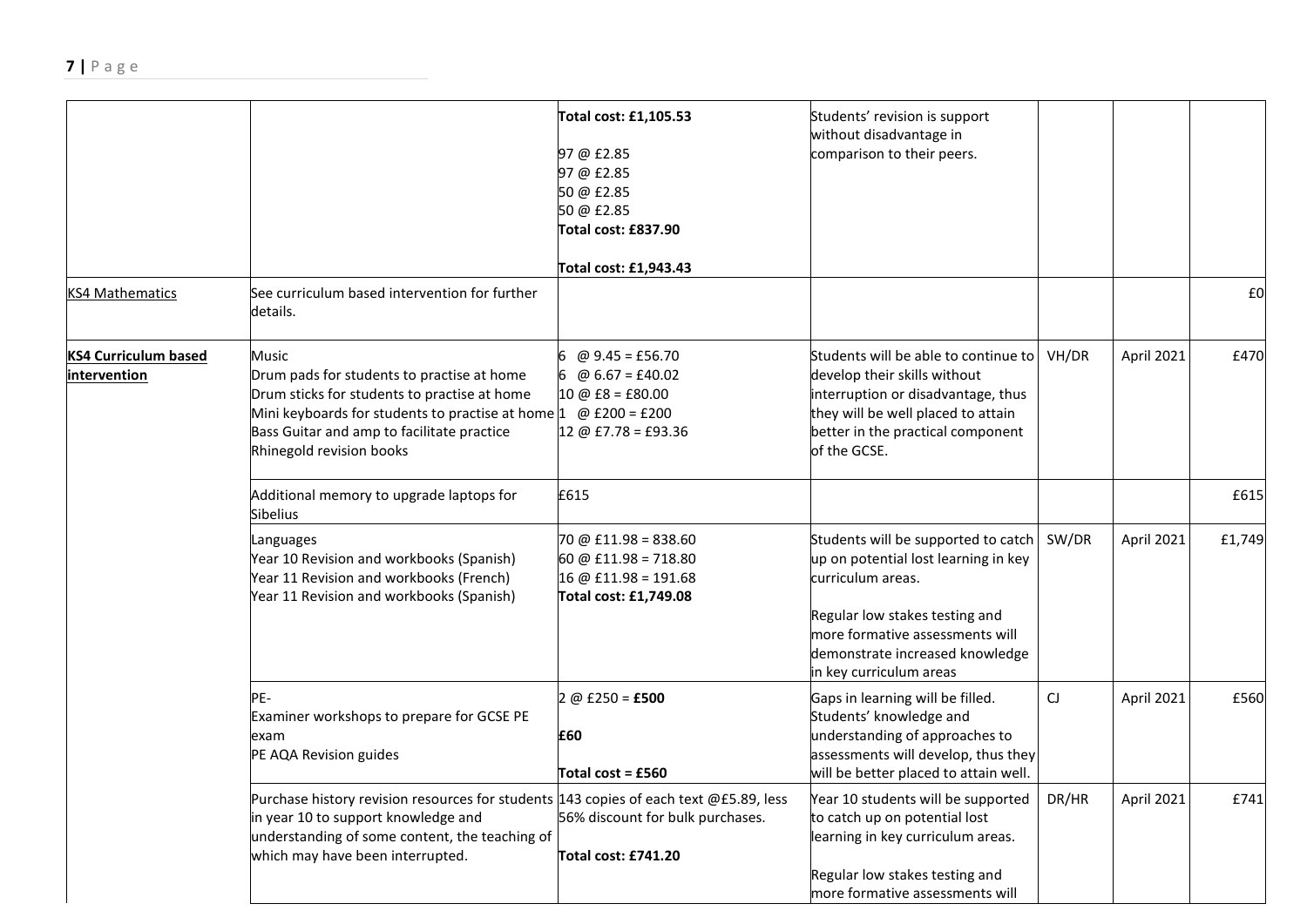|                                                                                                                                                                                                                                                                                                                                  |                                                                                                                                                                                                         |                                                                                                                                                                           | demonstrate increased knowledge<br>in key curriculum areas.                                                                               |                     |                                 |        |
|----------------------------------------------------------------------------------------------------------------------------------------------------------------------------------------------------------------------------------------------------------------------------------------------------------------------------------|---------------------------------------------------------------------------------------------------------------------------------------------------------------------------------------------------------|---------------------------------------------------------------------------------------------------------------------------------------------------------------------------|-------------------------------------------------------------------------------------------------------------------------------------------|---------------------|---------------------------------|--------|
|                                                                                                                                                                                                                                                                                                                                  | Photography<br>Upgrading of 30 laptops to support student<br>catch up on GCSE work at home and in school<br>Art/Textiles resources                                                                      | 30 processor upgrades £900<br>Laptop trolley £1150<br>£1042<br><b>Total cost : £3092</b>                                                                                  | Support students with the<br>completion of portfolio work for<br>GCSe Art/Textiles and/or<br>Photography                                  | DTH/GP              | April 2021                      | £3,092 |
|                                                                                                                                                                                                                                                                                                                                  | <b>RE</b><br><b>AQA Revision guides</b>                                                                                                                                                                 | Total cost: £50                                                                                                                                                           | To support Year 11 students with<br>revision and preparation for GCSE<br>examinations                                                     | CJ/DTH              | April 2021                      | £50    |
| Curriculum-based<br>Tier 1 Intervention<br><b>Intervention: Key Stage 4</b><br>After school and in school sessions open to all<br>(Year 11 initially)<br>Year 11 students.<br>Tier 2 Intervention<br>Form time intervention for English, Maths and<br>Science<br>Tier 3 Intervention<br>Mentoring for key disadvantaged students |                                                                                                                                                                                                         | No cost attached                                                                                                                                                          | Key students are identified and<br>some lost learning is restored as a<br>result of revision/targeted<br>intervention.                    | SW                  |                                 | £0     |
|                                                                                                                                                                                                                                                                                                                                  |                                                                                                                                                                                                         | No cost attached                                                                                                                                                          | Key students are identified and<br>some lost learning is restored as a<br>result of revision/targeted<br>intervention.                    | SW/CJ/DR            |                                 | £0     |
|                                                                                                                                                                                                                                                                                                                                  | No cost attached                                                                                                                                                                                        | High needs students are supported<br>to identify clear goals, as well as in<br>identifying and implementing<br>strategies to achieve these.                               | DR                                                                                                                                        | Every four<br>weeks | £0                              |        |
|                                                                                                                                                                                                                                                                                                                                  |                                                                                                                                                                                                         |                                                                                                                                                                           | Students' families are supported to<br>help students with their<br>independent learning.                                                  |                     |                                 |        |
|                                                                                                                                                                                                                                                                                                                                  | Tier 4 Intervention<br>National Tutoring Programme (see KS4 English<br>and Maths section)                                                                                                               | £5,063 for 60 students to engage in a<br>15-week programme on a 3:1 basis<br>with tuition in any one of English,<br>maths or science.                                     | Potential barriers to equal<br>opportunities in attainment are<br>removed.<br>Students are supported to develop                           | DR                  | Weekly<br>from<br>March<br>2021 | £6213  |
|                                                                                                                                                                                                                                                                                                                                  |                                                                                                                                                                                                         | £1150 laptop trolley for facilitate NTP                                                                                                                                   | skills in core subjects, thus are well<br>placed to achieve well and move on<br>to the next stage in their learning<br>without hindrance. |                     |                                 |        |
|                                                                                                                                                                                                                                                                                                                                  | School Holiday Catch-Up Programme:<br>Saturday and holiday classes to be organised for under 140 years 11 students.<br>targeted student support in English, Science,<br>Geography, Languages and Music. | £200 funding for each department with Key students are identified and<br>£400 funding for each department with result of revision/targeted<br>over 140 years 11 students. | some lost learning is restored as a<br>intervention.                                                                                      | <b>DR</b>           | Mid-April<br>2021               | £2800  |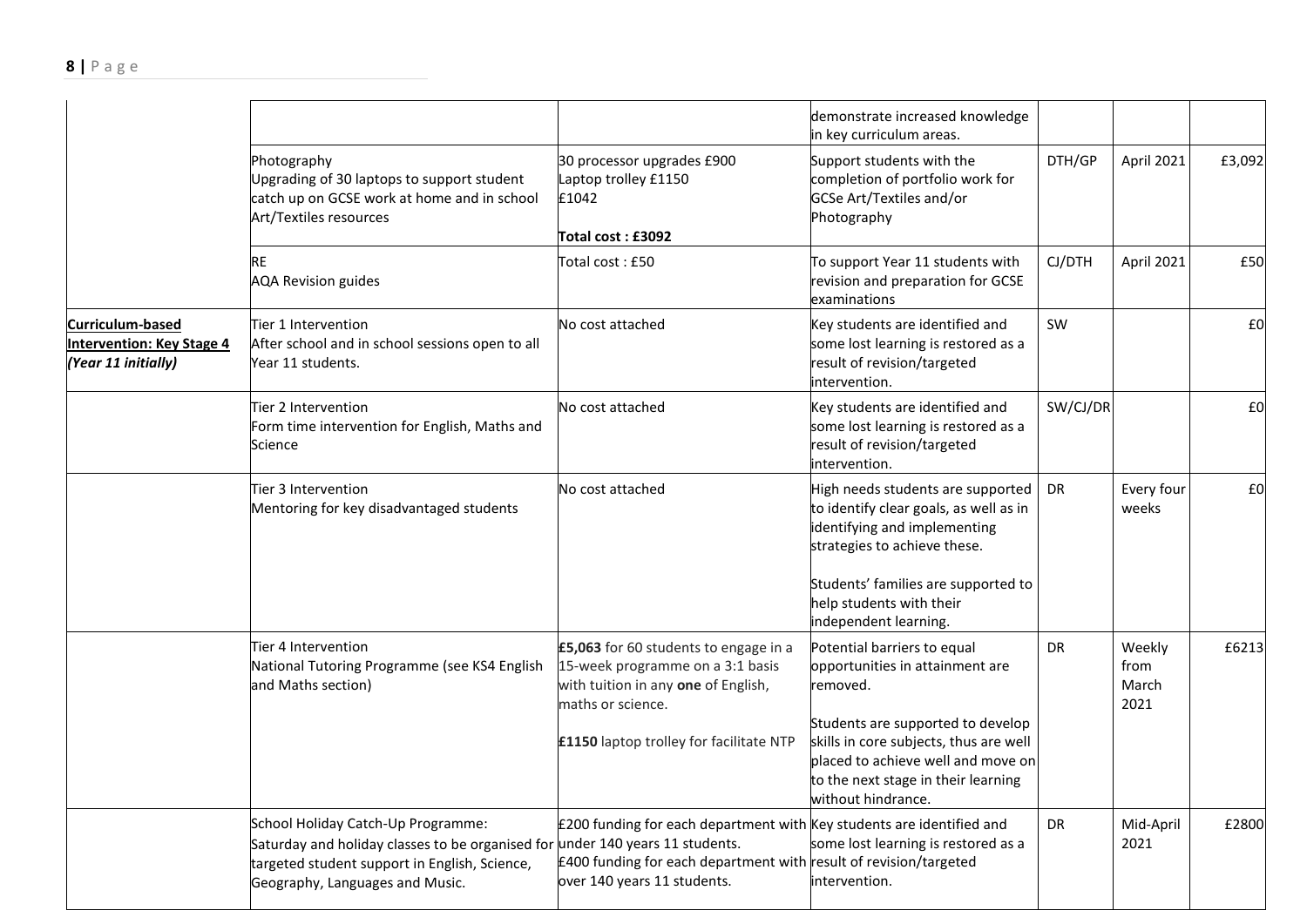|                                         |                                                                                                                                                   | Total cost: £2,800 |                                                                                            |           |                  |       |
|-----------------------------------------|---------------------------------------------------------------------------------------------------------------------------------------------------|--------------------|--------------------------------------------------------------------------------------------|-----------|------------------|-------|
|                                         | Summer Holiday Catch-up Programme for<br>students moving from Year 10 to Year 11.<br>Targeted work with disadvantaged and<br>vulnerable students. | Total cost: £5,000 | Key students to work with staff to<br>identify lost learning and complete<br>catch up work | <b>DR</b> | <b>July 2021</b> | £5000 |
| Targeted Approaches Budget Cost £28,254 |                                                                                                                                                   |                    |                                                                                            |           |                  |       |

| iii.<br><b>Wider Strategies</b>                                                                                                                                                                                                                                                                                                  |                                                                           |                                                                                                                                |                   |                     |         |  |  |  |
|----------------------------------------------------------------------------------------------------------------------------------------------------------------------------------------------------------------------------------------------------------------------------------------------------------------------------------|---------------------------------------------------------------------------|--------------------------------------------------------------------------------------------------------------------------------|-------------------|---------------------|---------|--|--|--|
| <b>Desired outcome</b>                                                                                                                                                                                                                                                                                                           | Chosen action/approach                                                    | Impact (once reviewed)                                                                                                         | <b>Staff lead</b> | <b>Review date?</b> | Cost    |  |  |  |
| <b>Attendance</b><br>To improve the attendance of<br>targeted students                                                                                                                                                                                                                                                           | Teachers without form duties mentor individual<br>students.               | The number of students whose<br>attendance is below 90% continues to<br>reduce as a result of intervention and<br>support.     | CJ/DA             | Each half<br>term   | £0      |  |  |  |
|                                                                                                                                                                                                                                                                                                                                  |                                                                           | Gaps in attendance between FSM and<br>EHCP students and their peers are<br>reduced as a result of intervention<br>and support. |                   |                     |         |  |  |  |
| <b>Student Wellbeing</b>                                                                                                                                                                                                                                                                                                         | The appointment of an additional behaviour<br>mentor from September 2020. | Wraparound support meets a range<br>of students' emotional needs.                                                              | CJ/VH/DR/SW       | Each half<br>term   | £10,000 |  |  |  |
| To support students who are<br>emotionally vulnerable - those who<br>have been affected by the impact of<br>the pandemic:<br>Bereavement<br>1.<br>Family issues including DV,<br>2.<br>mental health, loss of<br>earnings and other changes<br>to circumstance<br>Isolation<br>3.<br>Anxiety regarding loss of<br>4.<br>learning | Identification of "vulnerable" students and<br>allocation of keyworkers   |                                                                                                                                |                   |                     |         |  |  |  |
|                                                                                                                                                                                                                                                                                                                                  | Full time access to school counsellor                                     |                                                                                                                                |                   |                     |         |  |  |  |
|                                                                                                                                                                                                                                                                                                                                  | Stress and anxiety workshops for Year 11<br>students.                     |                                                                                                                                |                   |                     |         |  |  |  |
|                                                                                                                                                                                                                                                                                                                                  | Access to Educational Psychologist for key<br>students<br>Cost: £4,000    |                                                                                                                                |                   |                     |         |  |  |  |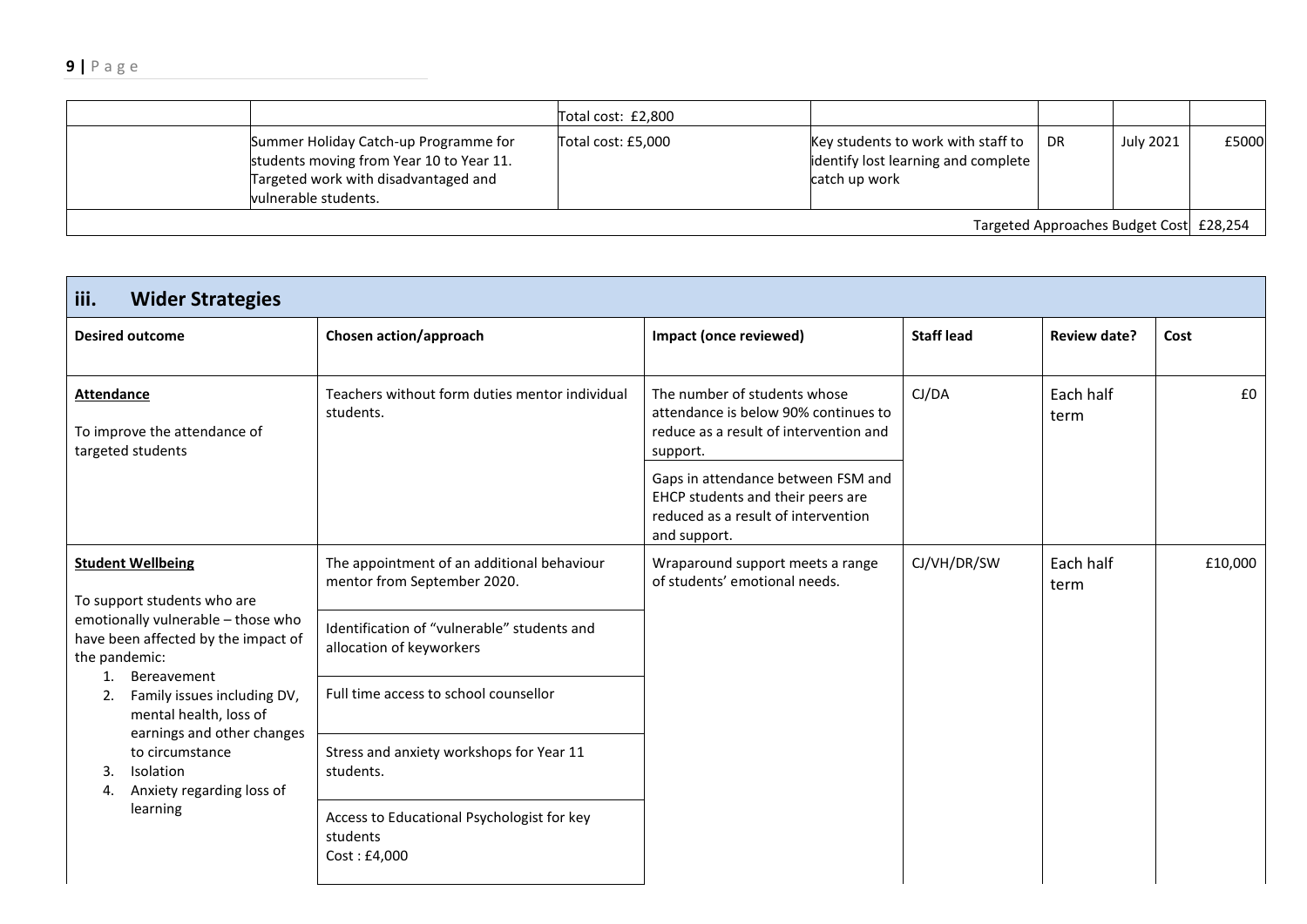|                                                                                                                                                                                                                                                                                      | Access to clinical supervision for DSLs<br>Cost: £3,000<br>Access to staff training related to student<br>wellbeing (whole school input and targeted<br>training to include Mental Health First Aid<br>training)<br>Cost: £3,000<br>Total cost: £10,000 |                                                                                                                             |                                                 |                                        |         |
|--------------------------------------------------------------------------------------------------------------------------------------------------------------------------------------------------------------------------------------------------------------------------------------|---------------------------------------------------------------------------------------------------------------------------------------------------------------------------------------------------------------------------------------------------------|-----------------------------------------------------------------------------------------------------------------------------|-------------------------------------------------|----------------------------------------|---------|
| Careers/post 16 transition<br>Additional support for Year 11<br>students about selecting the most<br>appropriate post 16 options.<br>Work with key students to ensure<br>that they do not become NEET<br>Support students with the<br>application process for post 16<br>placements. | Additional hours work for our careers support<br>adviser.<br>Total cost: £3,000                                                                                                                                                                         | All Year 11 students have identified<br>destinations post 16.                                                               | <b>DR</b>                                       | <b>July 2021</b>                       | £3,000  |
| <b>Supporting parents and carers</b><br>To continue to have close<br>communication with parents and<br>carers to support students with<br>academic, behavioural and pastoral<br>needs.                                                                                               | The development of new methods of<br>communication including:<br>Looms and video presentations<br>Virtual Q&A sessions<br>Virtual Parents' Evenings (£400)<br>More use of the website<br><b>Total Cost: £400</b>                                        | Parents to receive and access key<br>information and have the opportunity<br>to meet teachers virtually to get<br>feedback. | CJ/SW/DTh                                       | To be<br>reviewed on a<br>termly basis | £400    |
| Whole school wellbeing focus<br>To plan an enrichment week in July<br>2021 which promotes positive<br>health and wellbeing for all staff and<br>students.                                                                                                                            | End of term celebration/reward events to<br>include all staff and students.<br>External providers to be commissioned.<br>Subjects to run projects in the final week of<br>term.<br>Reward events to run for each year group.<br>Total budget: £19,888   | Students and staff to participate in a<br>range of memorable activities to mark<br>the end of the school year 2021.         | BF/SLT/Learning<br>Coordinators/Head<br>of Dept | <b>July 2021</b>                       | £19,889 |